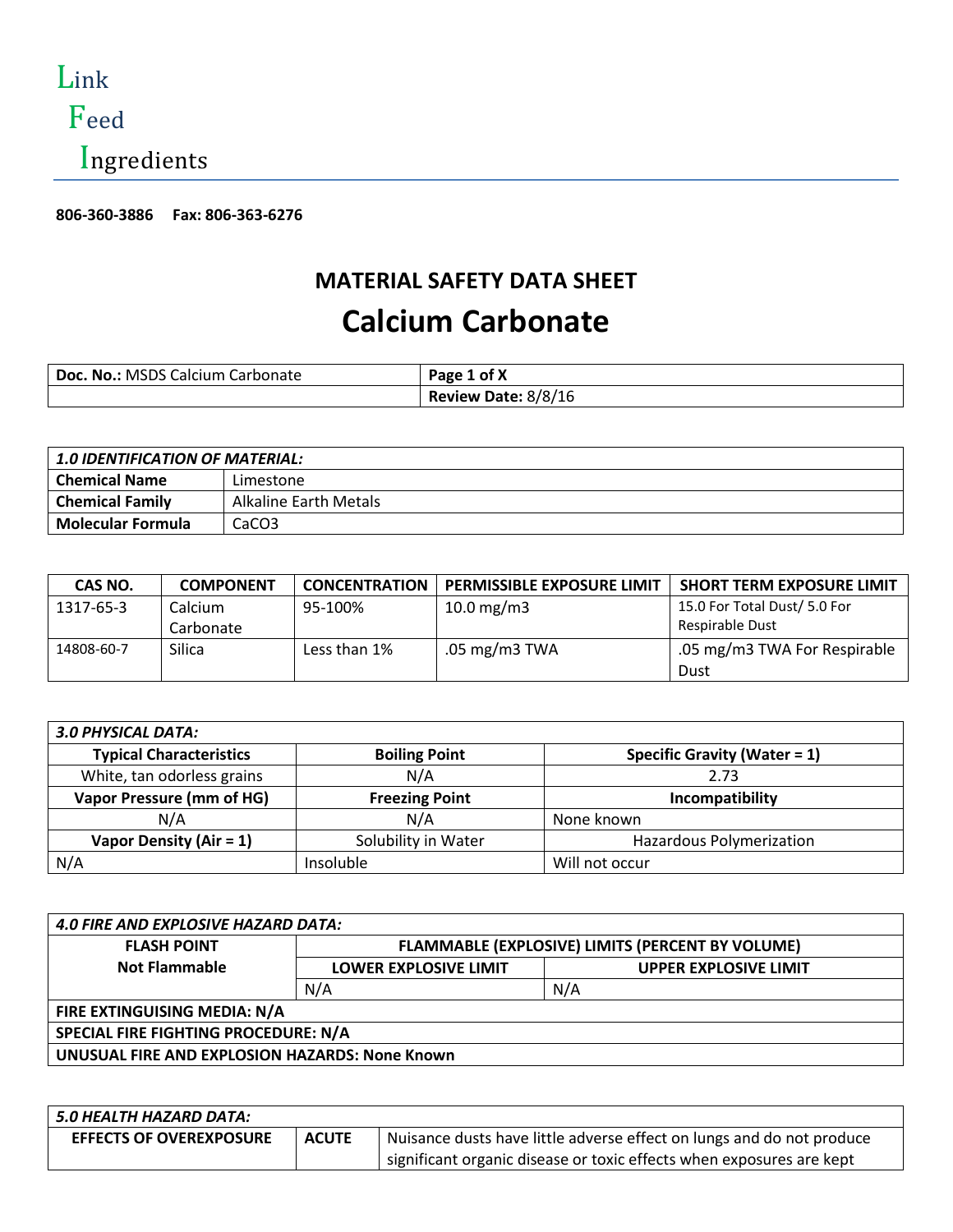# Link

# Feed

Ingredients

### **806-360-3886 Fax: 806-363-6276**

|                                                                             | below occupational exposure limits                                         |  |
|-----------------------------------------------------------------------------|----------------------------------------------------------------------------|--|
| <b>CHRONIC</b>                                                              | There is no reported health effects associated with repeated or            |  |
|                                                                             | prolonged exposure to calcium carbonate. Overexposure to calcium           |  |
|                                                                             | carbonate dust may increase the risk of developing pneumoconiosis          |  |
|                                                                             | (lung disease). Being a naturally occurring mineral this product contains  |  |
|                                                                             | minimal amounts of crystalline silica as an impurity. Prolonged exposure   |  |
|                                                                             | to respirable crystalline silica at levels above the occupational exposure |  |
|                                                                             | limits may increase the risk of developing silicosis.                      |  |
| <b>EMERGENCY AND FIRST AID PROCEDURES:</b>                                  |                                                                            |  |
| Dust in Eyes- Flush with water. Contact a Physician if irritation persists. |                                                                            |  |

**Dust on Previously Irritated Skin- Wash with soap and water. Contact a Physician if irritation continues. Dust Inhalation- Remove to fresh air. Dust in throat and nasal passages should clear. Contact a Physician if irritation continues.**

| <b>6.0 REACTIVITY DATA:</b>              |              |
|------------------------------------------|--------------|
| <b>GENERAL REACTIVITY:</b>               | NON-REACTIVE |
| INCOMPATIBILITY (MATERIALS TO AVOID):    | NONE KNOWN   |
| <b>HAZARDOUS DECOMPOSITION PRODUCTS:</b> | NONE KNOWN   |
| <b>HAZARDOUS POLYMERIZATION:</b>         | NONE KNOWN   |
| <b>CONDITIONS TO AVOID:</b>              | NONE KNOWN   |

| 7.0 SPILL PROCEDURES/DISPOSAL REQUIREMENTS: |             |  |
|---------------------------------------------|-------------|--|
| STEPS TO BE TAKEN IN CASE                   | <b>NONE</b> |  |
| <b>MATERIAL IS RELEASED OR SPILLED:</b>     |             |  |
| <b>WASTE DISPOSAL METHOD:</b>               | <b>NONE</b> |  |
| <b>CONTAINER DISPOSAL:</b>                  | N/A         |  |

|                        | <b>8.0 SPECIAL PROTECTION INFORMATION:</b>                                                                                                                                                                                                                                                                                                                                                          |
|------------------------|-----------------------------------------------------------------------------------------------------------------------------------------------------------------------------------------------------------------------------------------------------------------------------------------------------------------------------------------------------------------------------------------------------|
| <b>EYE PROTECTION:</b> | Safety glasses with side shields should be worn as minimum protection                                                                                                                                                                                                                                                                                                                               |
| <b>SKIN</b>            | Wash dust exposed skin with soap and water.                                                                                                                                                                                                                                                                                                                                                         |
| <b>PROTECTION/</b>     |                                                                                                                                                                                                                                                                                                                                                                                                     |
| <b>HYGIENE:</b>        |                                                                                                                                                                                                                                                                                                                                                                                                     |
| <b>RESPIRATORY:</b>    | NIOSH-MSHA approved dust respirators for conditions where dust levels exceed appropriate<br>exposure limits. Respirator use must comply with applicable MSHA or OSHA standards, which<br>include provisions for user training program, respirator fit testing and other requirements.<br>Respirable dust levels should be monitored regularly when appropriate limits are likely to be<br>exceeded. |
| <b>VENTILATION:</b>    | Local exhaust or general ventilation adequate to maintain exposures below appropriate exposure<br>limits.                                                                                                                                                                                                                                                                                           |